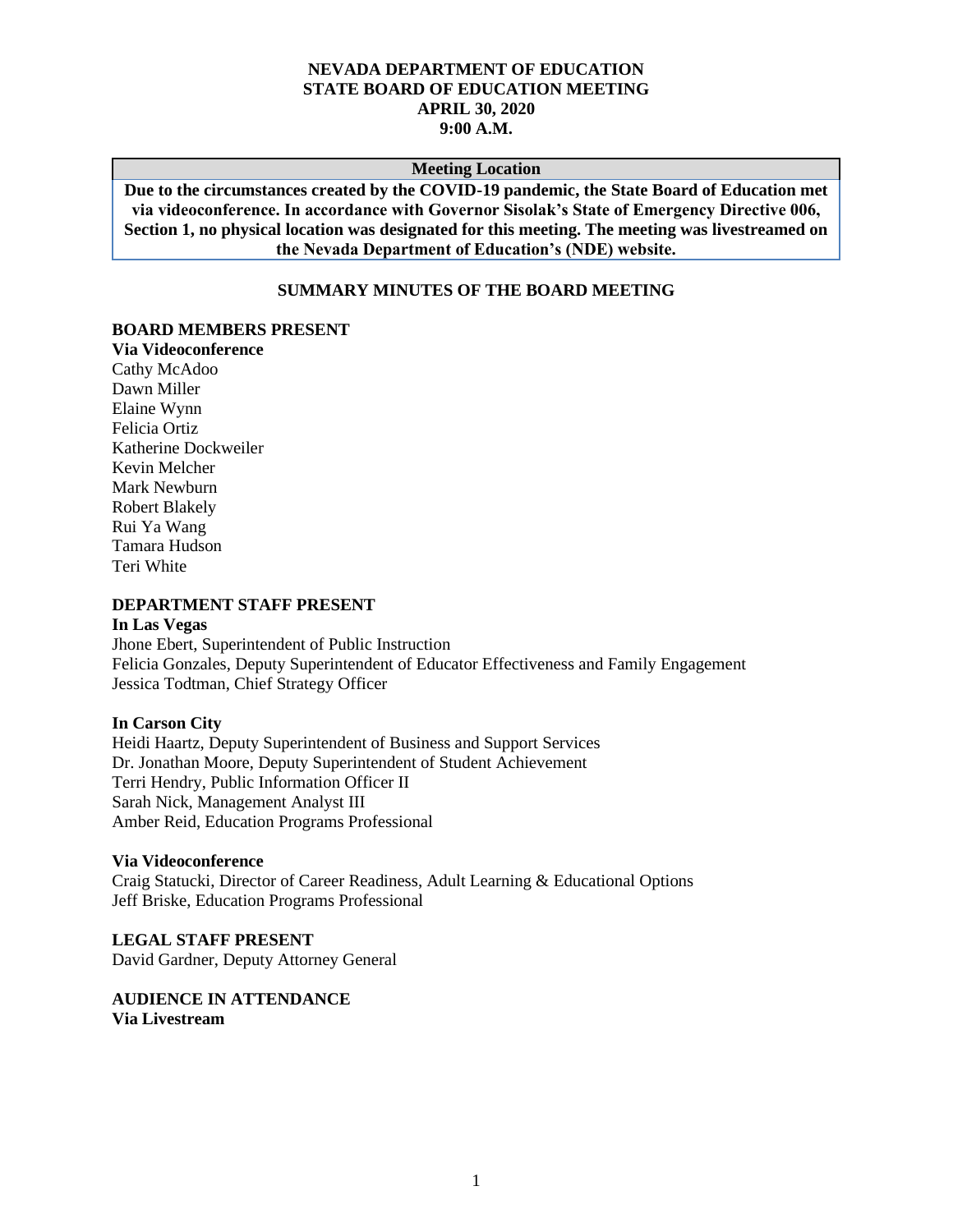## **1: CALL TO ORDER; ROLL CALL; PLEDGE OF ALLEGIANCE**

Meeting called to order at 9:13 A.M. by President Elaine Wynn. Quorum was established. President Wynn led the Pledge of Allegiance.

## **4: PRESIDENT'S REPORT**

President Wynn remarked that this meeting would be especially sobering, as nothing had previously come before the Board as consequential as the circumstances created by the COVID-19 pandemic. President Wynn expressed appreciation for Board members and the work they have done together while trying to represent a variety of constituencies. She said that despite the heroic efforts of educators and families, the public school system has been destabilized due to the ongoing COVID-19 health crisis. President Wynn stated that student learning gaps have widened; there will be increased need for mental health and wellness interventions, and need for ongoing access to services, including food. She remarked that a generation of students' academic, social, emotional, and mental health hang in the balance. The return to school will be impacted by the work being done currently and abiding by instructions from public health and political leaders. Superintendent Ebert and the Department of Education have worked tirelessly to coordinate with State, federal, and district leadership to accommodate conditions and needs. President Wynn encouraged the Board Members to continue seeking information and expressing opinions, while remaining mindful of the Department's current workload; when the Board adjourns today, the Department's work to support districts, schools, students, and educators will continue.

## **2: PUBLIC COMMENT #1**

*Public comment was submitted via email and read into the record by the Secretary to the Board.*

Emma Dickinson, Nevada Association of School Psychologists, submitted public comment regarding agenda item 10, Non-Binding Recommended Ratios for Specialized Instructional Support Personnel. (*A complete copy of the statement is available in Appendix A)*

Kathryn Mead, Director of Guidance and Counseling, Clark County School District, submitted public comment regarding agenda item 10, Non-Binding Recommended Ratios for Specialized Instructional Support Personnel. (*A complete copy of the statement is available in Appendix A)*

Stephanie Patton, President-Elect, Nevada Association of School Psychologists, submitted public comment regarding agenda item 10, Non-Binding Recommended Ratios for Specialized Instructional Support Personnel. (*A complete copy of the statement is available in Appendix A)*

The Nevada School Counselor Association submitted public comment regarding agenda item 10, Non-Binding Recommended Ratios for Specialized Instructional Support Personnel. (*A complete copy of the statement is available in Appendix A)*

Rebecca Garcia, Nevada PTA, submitted public comment regarding the Path Forward Plan. (*A complete copy of the statement is available in Appendix A)*

Shiloh Crawford submitted public comment regarding the Path Forward Plan. (*A complete copy of the statement is available in Appendix A)*

Calen Evans, Empower Nevada Teachers, submitted public comment regarding the Path Forward Plan. (*A complete copy of the statement is available in Appendix A)*

The Nevada State Education Association submitted public comment regarding the Commission on School Funding. (*A complete copy of the statement is available in Appendix A)*

# **3: APPROVAL OF FLEXIBLE AGENDA**

**Vice President Mark Newburn moved to approve the flexible agenda. Member Robert Blakely seconded. Motion passed.**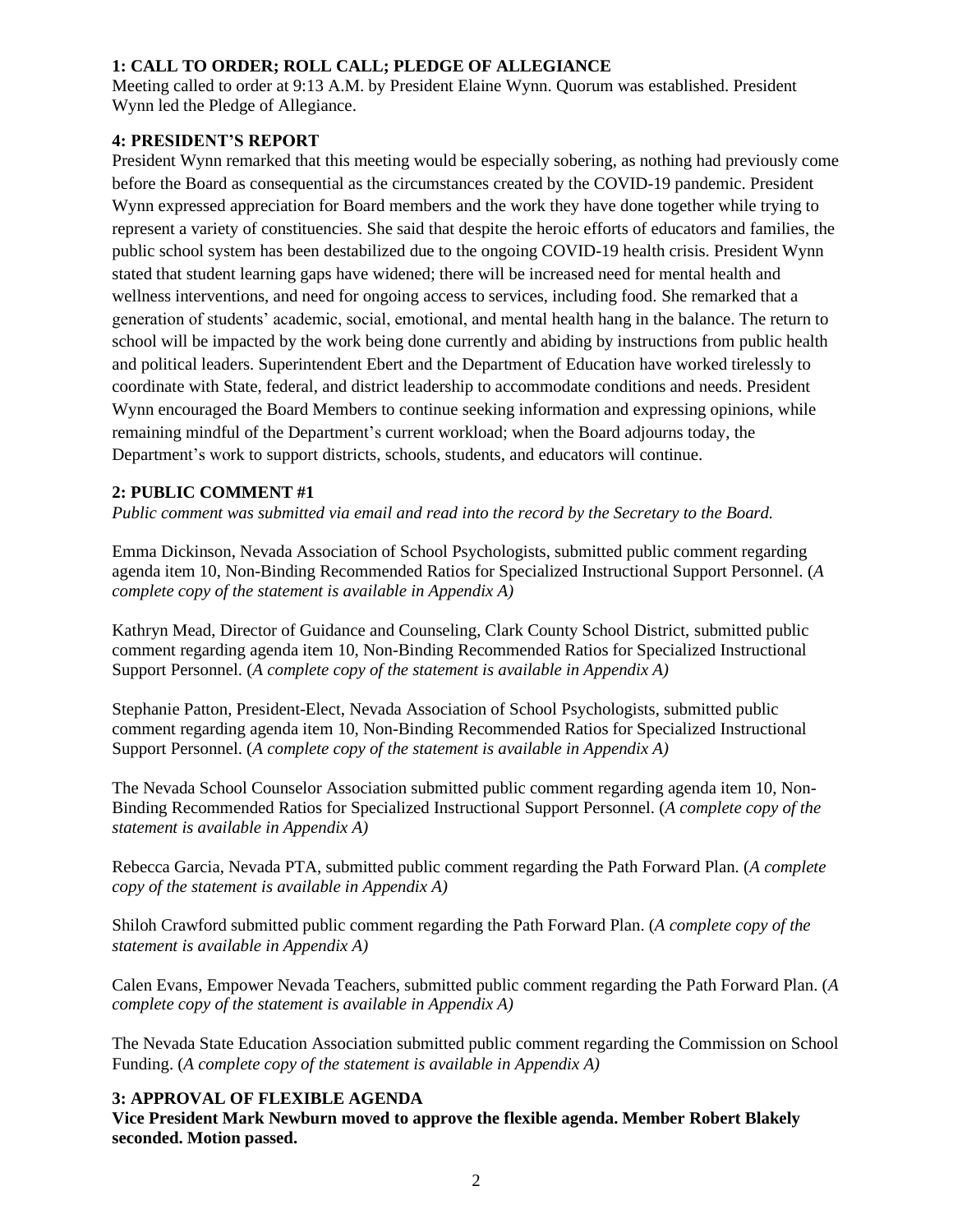## **5: SUPERINTENDENT'S REPORT**

Superintendent Ebert commended the work of educators and families throughout the COVID-19 pandemic and thanked the staff of the Nevada Department of Education (NDE) for their dedication in supporting school communities.

Recapping the recent history of guidance provided to support districts and schools in responding to COVID-19 and the school building closures since her update during the March 12, 2020 Board meeting, Superintendent Ebert outlined the following:

- March  $15<sup>th</sup>$ , Governor Steve Sisolak announced schools would close beginning March  $16<sup>th</sup>$ , and the closures have since been extended through the end of the school year; Emergency Directive 005 was drafted and outlined the essential nature of schools, provided directives on distance learning, including expanding the definition of distance education to include paper correspondence, and suspended assessments. School districts have worked diligently to have twoway communication with their students since March 23<sup>rd</sup>; some districts were on spring break at that time, and once they returned began their emergency distance education program.
- April 14<sup>th</sup>, Emergency Directive 014 was issued and allowed the Superintendent of Public Instruction to waive or suspend provisions which would place an undue burden on students' ability to graduate high school on-time; work-based learning plan amendments were permitted upon approval of the State Board of Education, and the Regional Professional Development Programs began reporting to the Superintendent of Public Instruction. Addressing graduation, the Civics Assessment was waived for SY19-20.
- Various guidance memos were issued, including clarity on assessments and accountability in light of federal and State waivers; for example, schools will keep their School Year (SY) 2019-20 designations for SY20-21, such as Targeted Support and Improvement (TSI). NDE also requested flexibility from the U.S. Department of Education regarding federal grants.
- On April 29th, NDE released the *Path Forward Plan*, which includes a history of the Department's COVID-19 response and the next steps to navigate the remainder of the SY19-20 and prepare for SY20-21.
- Regarding funding, NDE recently submitted its application for approximately \$117 million in Coronavirus Aid, Relief, and Economic Security (CARES) Act funds that were allocated to the state of Nevada, 90% of which will go to school districts.

Superintendent Ebert talked through the key elements of the *[Path Forward Plan](http://nde.doe.staging.nv.gov/uploadedFiles/ndedoenvgov/content/News__Media/Press_Releases/2020_Documents/NevadaDepartmentofEducationPathForwardPlanResponsetoCOVID-19.pdf)*.

- NDE's Office of Educator Licensure has adjusted its workflow to continue regular operations throughout the COVID-19 crisis, and guidance has been released regarding licensure flexibility and delays.
- The Path Forward Plan includes the establishment of the Re-Opening of Schools Committee (Committee), which is a technical committee of experts that will create resources to support the health and safety of students, educators, and staff. The Committee will provide a framework for re-opening based on public health data and education emergency operations planning best practices. In response to concerns regarding the role of parents, educators, and other communities on the Committee, Superintendent Ebert used the metaphor of fire safety: when addressing the fire exits of a building, it is done by the experts who know the safest way out of the building, rather than the community.
- The Re-Opening Committee will provide guidelines based on the expertise of epidemiologists, psychologists, district superintendents, school administrators, and charter school leaders, and will be informed by feedback from educators and parents. The Committee's charge is designed to support locally developed, prioritized essential actions determined by each individual district and charter school. Local school districts know best how to respond to their unique community needs. The Re-Opening Committee will begin meeting on May 1, 2020.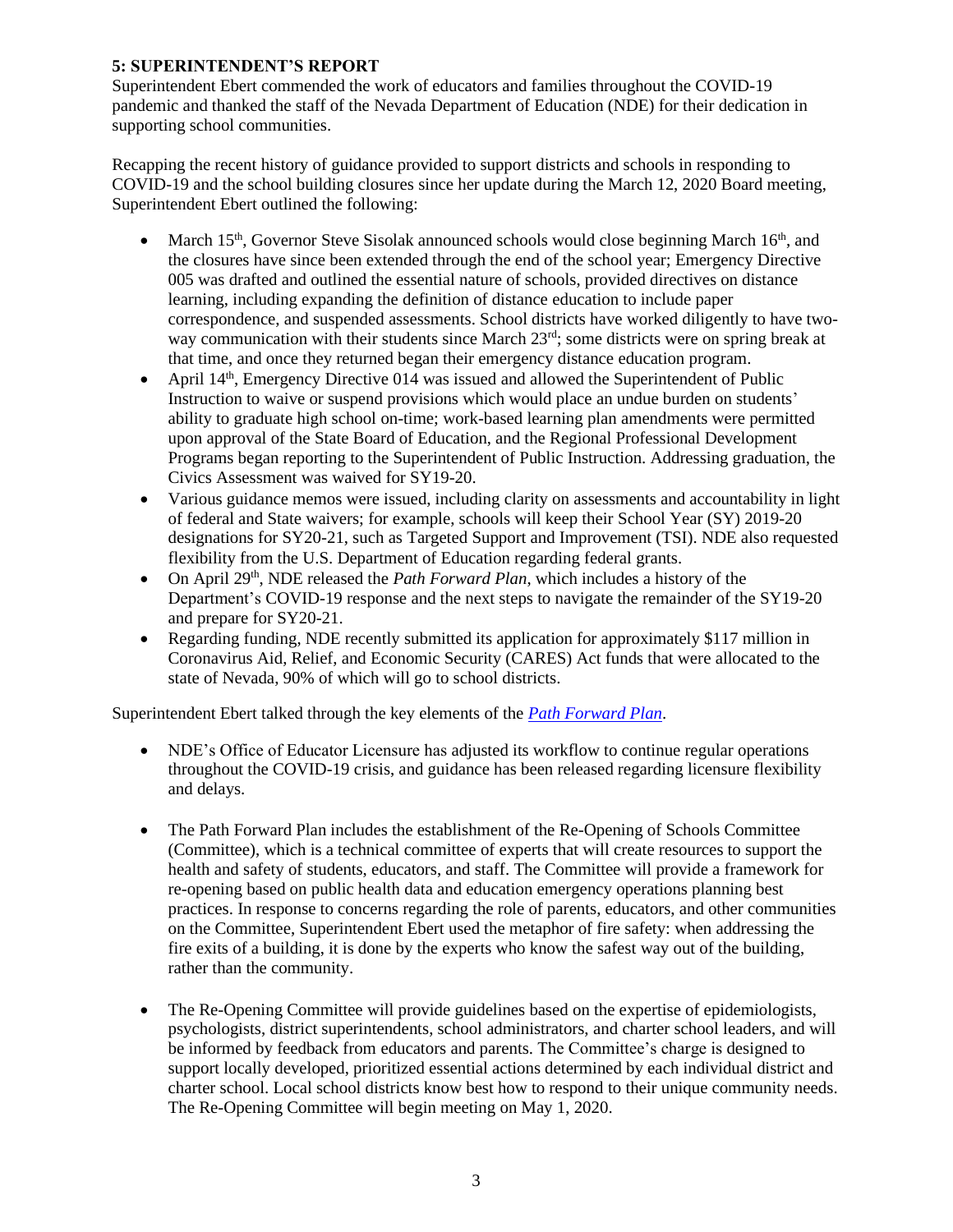• The Nevada Digital Learning Collaborative will provide resources for educators and families regarding access to technology, high-quality professional development, and high-quality instructional materials.

Member Blakely inquired about the gaps in the membership of the Re-Opening Committee; Superintendent Ebert responded that those positions would be updated shortly. Member Felicia Ortiz confirmed that schools would maintain their star rating through SY20-21; she also inquired about teacher evaluations. Superintendent Ebert noted that the majority of teacher evaluations had already been completed before the school building closures went into effect.

Member Ortiz inquired about the reading of public comment submitted regarding the Path Forward Plan; these comments had been mistakenly reserved for public comment period two and were read into the record at this time; they are listed under public comment section one.

President Wynn requested clarification regarding local re-opening committees and how they will include the voices of local constituents, such as educators and parents. Superintendent Ebert noted that the expectations for local committees would be provided in writing to districts, and the Department would ensure that districts are inclusive of their community in their planning for the re-opening of schools.

President Wynn, responding to Member Blakely, noted that a parent appointment on the State Re-Opening of Schools Committee would not be accurately representative, as a parent from Elko would have different concerns and perspectives than a parent from another county; instead, parents would be most effective participating in their local re-opening committees. The Superintendent is committed to parents having a voice and will work to ensure that they are included at the level which they will have the most impact. Member Kevin Melcher supported parental involvement at the local level; Member Cathy McAdoo also agreed. Vice President Newburn clarified that there may be confusion regarding the charge of the Committee given its name, but they will not be the sole the decision makers in re-opening schools; specific implementation details will be with the school districts. President Wynn agreed that renaming the Committee may provide clarification.

Member Ortiz asked what portion of CARES Act funds would be allocated to Social-Emotional Support of children. President Wynn asked that this item be held for agenda item 11, the Coronavirus Aid, Relief, and Economic Security (CARES) Act. Member Ortiz inquired if the Re-Opening Committee would determine how the impact of COVID-19 on children would be assessed. Superintendent Ebert noted that the social and mental health of children, and the best avenue to discuss that, would be reviewed with district superintendents. President Wynn noted that the Re-Opening of Schools Committee had not yet had the opportunity to meet and some questions may not yet be answerable; priorities and outcomes would be assessed during the first meeting of the Committee.

Member Ortiz noted that it was important for the State to set an expectation for the districts to identify how the educational and emotional impact of the public health crisis and related school building closures on children will be measured. Vice President Newburn noted that the Committee would be assessing reopening, specifically when and how schools may re-open safely; he further noted that assessing the educational and emotional impact on children was the role of the Board of Education. President Wynn asked that the Board remain focused on the items under the purview of the Board; the Re-Opening Committee's role was to determine how and when to return to school, not what school will look like at that time.

Member Katherine Dockweiler noted that a standardized assessment may be needed to review impacts consistently across the districts. President Wynn emphasized the importance of being mindful of capacity. Member Dawn Miller inquired if the meetings of the Re-Opening of Schools Committee would be livestreamed; Superintendent Ebert noted it would not be streamed, but regular updates would be provided. Member Ortiz that updates also go out to districts and trustees. Superintendent Ebert noted that she speaks to district superintendents at least weekly and would emphasize the importance of distributing information to their boards.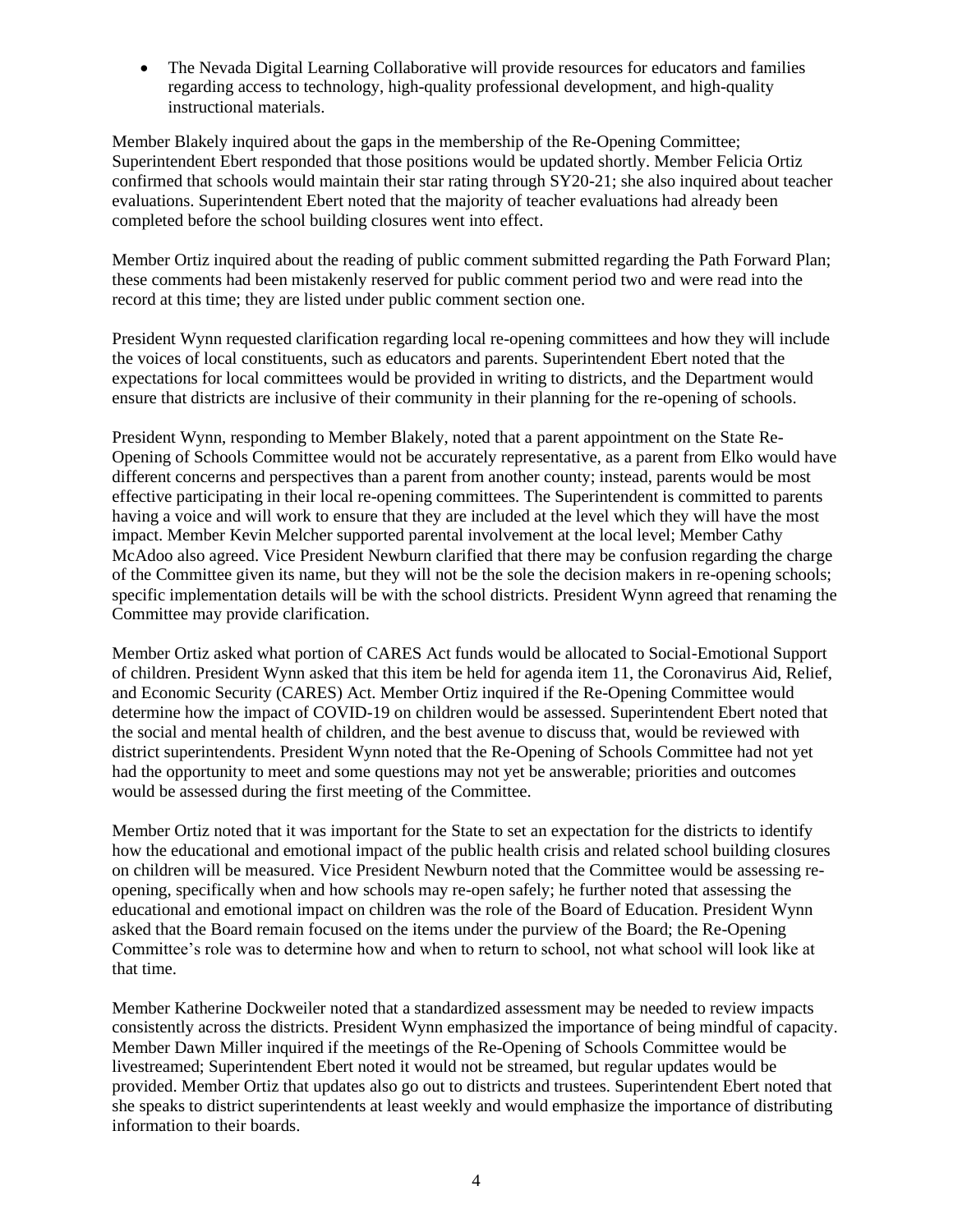Superintendent Ebert reported that the Commission on School Funding did not meet in March but did meet in April; they discussed equity adjustments and weights and received a presentation on the blueprint of the Pupil-Centered Funding Formula.

Finally, Superintendent Ebert introduced the Board to two new staff members: Craig Statucki, Director of Career Readiness, Adult Learning & Educational Options, and Terri Hendry, Public Information Officer.

Member Ortiz inquired if the work to compare budgets between the Nevada Plan and the Pupil-Centered Funding Plan, and by extension, understand the impact the new funding plan may have on individual schools, had been completed. Deputy Superintendent Heidi Haartz responded that Senate Bill (SB) 543 requires each school district compare their Fiscal Year (FY) 2020 budgets under the Nevada Plan to the Pupil-Centered Funding Plan (PCFP) and submit to the Commission on School Funding by May 15<sup>th</sup>. Since the PCFP formula is not completed, school districts have been asked to conduct a modified approach; the comparisons will be presented during the May and June Commission meetings. The PCFP Model will be presented at the May meeting using FY21 data and will then be built with FY22-23 data to include in NDE's agency budget request, which is due on or before September 1, 2020. Specific data can not yet be run for school districts, as data and revenues still need to be validated. Member Ortiz asked when the fully formed model would be complete. Deputy Superintendent Haartz noted that SB 543 implements the PCFP on July 1, 2021. The agency budget request will include data for the Nevada Plan and the PCFP, due on or before September 1, 2020. As soon as the information is available, it will be distributed to the school districts. Some aspects of the comparison and formula are dependent on information provided by the Department of Taxation.

# **6: APPROVAL OF CONSENT AGENDA**

**Member Melcher moved to approve the consent agenda. Member Blakely seconded. Motion passed.** 

# **11: INFORMATION AND DISCUSSION REGARDING THE CORONAVIRUS AID, RELIEF, AND ECONOMIC SECURITY (CARES) ACT**

Dr. Jonathan Moore, Deputy Superintendent of Student Achievement, conducted a PowerPoint presentation regarding [the CARES Act.](http://www.doe.nv.gov/uploadedFiles/ndedoenvgov/content/Boards_Commissions_Councils/State_Board_of_Education/2020/April/CARESActPPTPresentation11.pdf)

Member Ortiz asked how the Department intended to spend the 10% of CARES Act funds that the state educational agency is permitted to use, and how much will be used for social-emotional support. Deputy Superintendent Moore noted the four statewide priorities that the Department had identified for support: access to technological capacity, high-quality professional development, high-quality instructional materials, and the reopening of school buildings. The Department has not determined how they will award funds but are discussing methodologies for such. Regarding social-emotional support, Dr. Moore noted that under the reopening of schools, there could be a request of funds for innovations to pilot or test social-emotional supports or assessments, to provide wraparound services, etc. Dr. Moore noted that funding had not yet been received from the U.S. Department of Education, and there were additional processes needed to make the funds available to districts; the first priority upon receipt of funds would be disbursement to local education agencies (LEAs).

President Wynn if a request for proposal (RFP) process was being considered. Dr. Moore clarified that the 90% distribution to local education agencies would be administered on a formulaic basis. President Wynn asked specifically about the 10% provided to the State and how those funds would be distributed to groups or nonprofits who wanted to apply for those funds. Dr. Moore noted that an RFP was one methodology being considered. President Wynn requested that the Department draft a response for those organizations that were already submitting inquiries, so they may know that there will be an opportunity to submit their requests; Member Ortiz asked that the Board be copied on such responses.

Dr. Moore emphasized that the provision of services was the first priority, which was why the Department would be focusing on the distribution of funds to LEAs. Member Dockweiler asked if the LEA application could incentivize social-emotional priorities. Dr. Moore noted that the LEA allocation would be administered on a formulaic basis, however State funds could prioritize certain funding opportunities.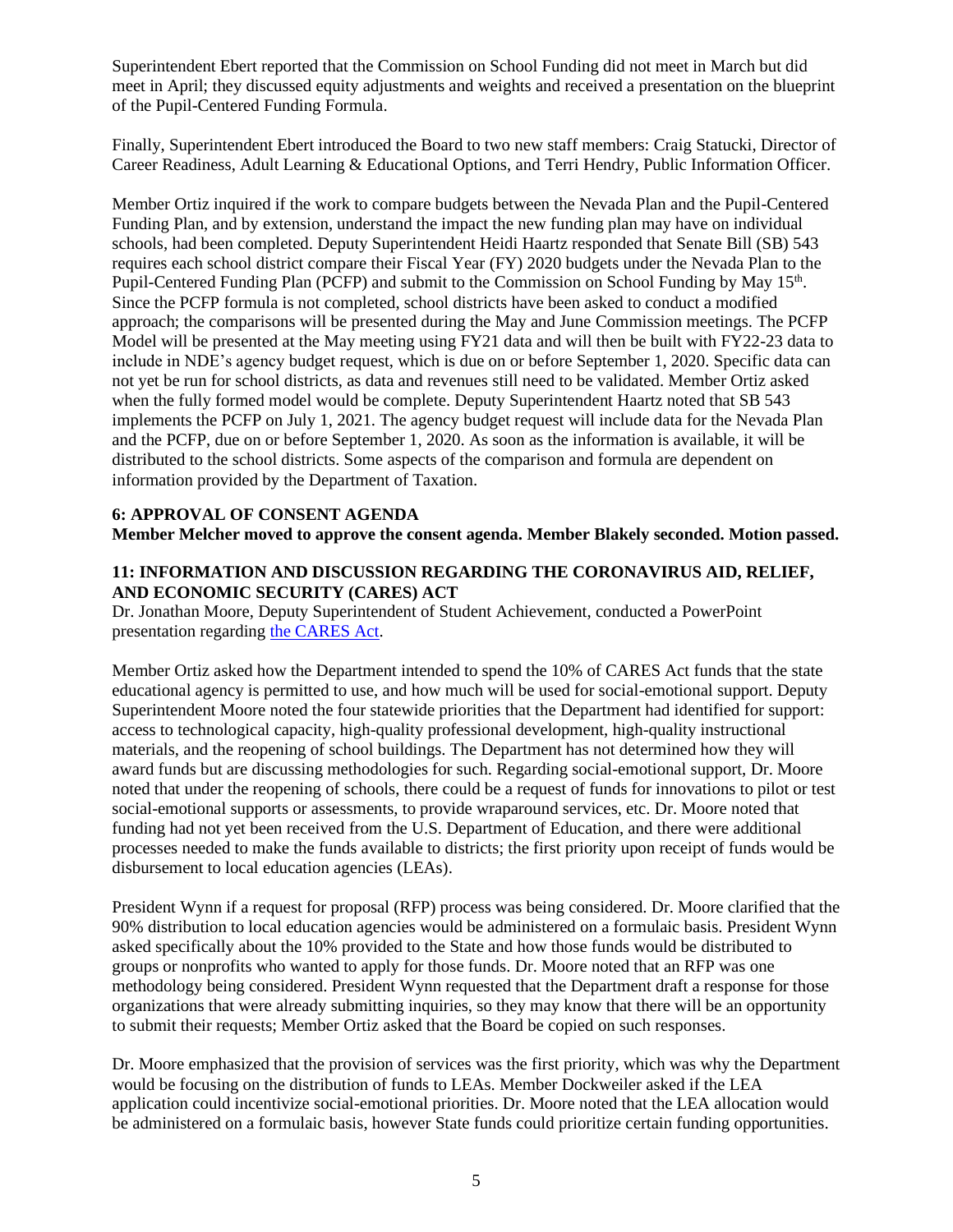Member Melcher clarified that CARES Act funding decisions would be made by the Department and not the Board.

Vice President Newburn noted that moving to the digital learning model, a number of students have "disappeared." He emphasized that in a school, the discussion is about supporting the teacher; in a distance education context, the support needs to be directed towards the parent. He reflected that he hadn't heard much conversation regarding the support of the parent. President Wynn agreed that the support of parents and digital learning was crucial. Superintendent Ebert noted that the Regional Professional Development Programs have discussed professional development not only for educators, but parents as well. President Wynn asked that support for parents be pulled out of the professional development category and made its own piece for prioritization in funding.

Member Rui Ya Wang supported the emphasis on mental health and having a plan for mental and emotional support for students upon the return to schools was needed. Member Blakely supported adult education, as there would be job displacement due to the pandemic. Dr. Moore emphasized that the funding being distributed to school districts is incredibly flexible, and may be used for social-emotional support, parental engagement, etc. President Wynn noted that she appreciated the flexibility that had been provided in the CARES Act, but in turn great responsibility had to be exercised with that flexibility.

### **7: INFORMATION, DISCUSSION, AND POSSIBLE ACTION REGARDING AMENDMENTS TO WORK-BASED LEARNING PLANS**

Craig Statucki, Director of Career Readiness, Adult Learning & Education Options, provided an overview of submitted [Work-Based Learning Plan Amendments.](http://www.doe.nv.gov/Boards_Commissions_Councils/State_Board_of_Education/2020/April/Support_Materials/)

Member Ortiz asked why the work-based learning plans varied so widely across districts. Director Statucki noted that Nevada Revised Statutes identify the specific items which must be included in the plan but does not specify the format. Washoe and Clark County School District's work-based learning plans appear different in format but include the same requirements and material. He noted that when these work-based plans expire, the Department may develop a more consistent format so that when students move between districts, they are working from the same format and held to the same expectations.

### **Vice President Newburn moved to approve. Member Blakely seconded. Motion passed.**

## **8: INFORMATION, DISCUSSION AND POSSIBLE ACTION REGARDING THE STATEWIDE PLAN FOR THE IMPROVEMENT OF PUPILS**

President Wynn pulled this item from the agenda in light of other pressing issues facing the Department due to the COVID-19 pandemic.

# **9: INFORMATION, DISCUSSION, AND POSSIBLE APPROVAL OF THE TEACH NEVADA SCHOLARSHIP AWARDS**

Jeff Briske, Education Programs Professional, Office of Educator Development, Licensure, and Family Engagement, conducted a PowerPoint regarding [the Teach Nevada Scholarship Awards.](http://www.doe.nv.gov/uploadedFiles/ndedoenvgov/content/Boards_Commissions_Councils/State_Board_of_Education/2020/April/SBECohort21TNVSAwards.pdf)

Member Ortiz asked for the breakdown between traditional and alternative route to licensure (ARL) awardees; Mr. Briske noted approximately 53 ARL; he noted that for highest return on investment, the Board may want to pursue ARL as they would enter classrooms soonest. Member Ortiz requested information on teacher retention rates from ARL programs; Mr. Briske did not have this information available. President Wynn remarked that there was benefit to distributing all of the funds if there were people qualified to receive it.

## **Member Ortiz moved to approve the 97 scholarships in the Cohort 21 table and to award additional scholarships to deplete the final balance. Member Blakely seconded. Motion passed.**

#### *Convenience Break*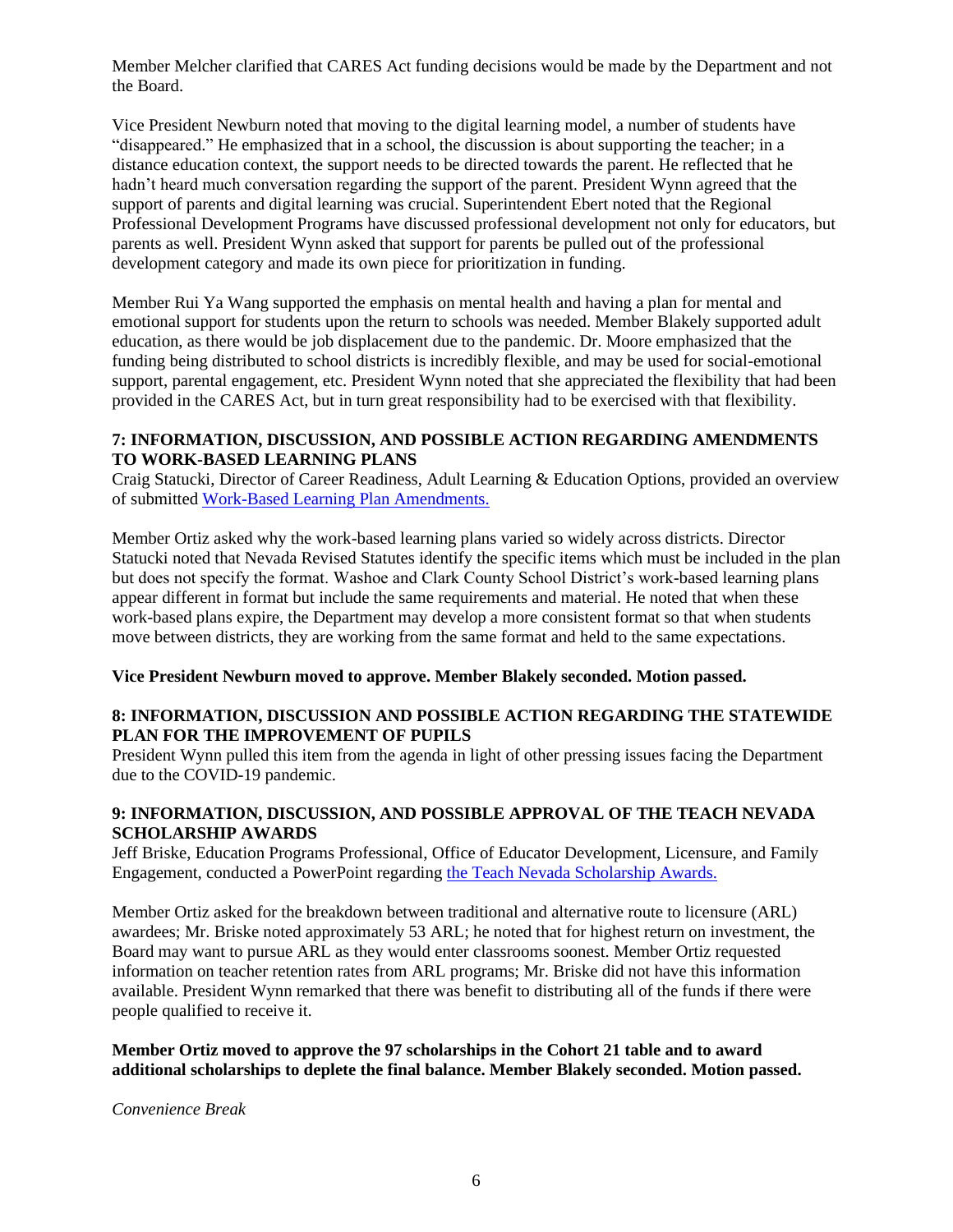### **10: INFORMATION AND DISCUSSION REGARDING RATIOS FOR SPECIALIZED INSTRUCTIONAL SUPPORT PERSONNEL**

Amber Reid, Education Programs Professional, Office for a Safe and Respectful Learning Environment, conducted a PowerPoint regarding [Ratios for Specialized Instructional Support Personnel.](http://www.doe.nv.gov/uploadedFiles/ndedoenvgov/content/Boards_Commissions_Councils/State_Board_of_Education/2020/April/Follow-upSISPRatiosperSB%2089.pdf)

Member Melcher expressed that meeting with the workgroup for specialized instructional support personnel (SISP) ratios was a rewarding experience, and he commended the members and their work. Member Dockweiler inquired about the exclusion of occupational and physical therapists, who are service providers under the Every Student Succeeds Act and Individuals with Disabilities Education Act, as well as ratios for caseloads for speech and language pathologists and annual and biannual reporting for occupational and physical therapists. Ms. Reid responded that district information was gathered for the SISP defined in State law.

Member Dockweiler asked about the recommended ratios and financial requirements, as the ratios do not appear to reflect the students attending charter schools. Ms. Reid noted that the numbers in the presentation are from districts only; many charter schools contract for providers, and there was no way to align the cost accurately. Member Dockweiler expressed concern with adequate staffing.

President Wynn noted that the recommended ratios and the current ratios are vastly different, and this verged on an extraordinary wish list. The Board's recommendation must include the numbers in the categories they would like to adopt; the range of ratios; direct the Department to continue working with stakeholders to develop the 15-year plan; support the development of a representative group of SISP to address shortages; and support sustainability through the Medicaid reimbursement model.

Member Teri White noted that the Board's recommendations are non-binding, and that seeking Medicaid reimbursement is easier in a district such as Clark or Washoe than a smaller district such as Douglas. As such, partnerships may need to be established with districts such as Washoe or Clark for administration of the program. President Wynn also supported community and evidence-based programs.

**Member Melcher moved to approve non-binding nationally accepted best-practice ratios for school counselors at 1:250, school psychologists at 1:500; school social workers at 1:250; school nurses at 1:750; and school library media specialist 1: school. Member Dockweiler seconded. Motion passed.** 

Member Melcher and President Wynn remarked on the importance of social-emotional learning and student wellbeing.

### **12: FUTURE AGENDA ITEMS**

Member Ortiz requested a presentation from the Teach Plus Fellows on the exit survey they prepared for school districts to identify why teachers are leaving their positions. She noted that understanding if teachers are moving to other schools or districts or leaving the profession altogether would also be important.

Member Ortiz requested a presentation from the Clark County Education Association (CCEA) regarding class size reduction. President Wynn noted that class size reduction now has two fronts: pre-COVID-19 class size reduction, which sought to get classrooms to a manageable size, and post-COVID-19 class size reduction, which needs to align with social distancing measures. She stated that a presentation on the bestcase scenario would not benefit the pressing need for class size reduction oriented to the current climate. Member Ortiz emphasized that Bill Draft Requests (BDRs) are due to the Legislature by September for the upcoming Legislative Session, and viable solutions need to be presented. Superintendent Ebert noted that the Department had been working on class size reduction plans with various stakeholders, including CCEA and Nevada Succeeds. The models, while still in progress, may be adaptable in the COVID-19 context. Superintendent Ebert updated the Board regarding the Nevada State Teacher Recruitment and Retention Advisory Task Force, which convened for the first time on April 25<sup>th</sup>, and will be collaborating with the Department to address issues including class size reduction.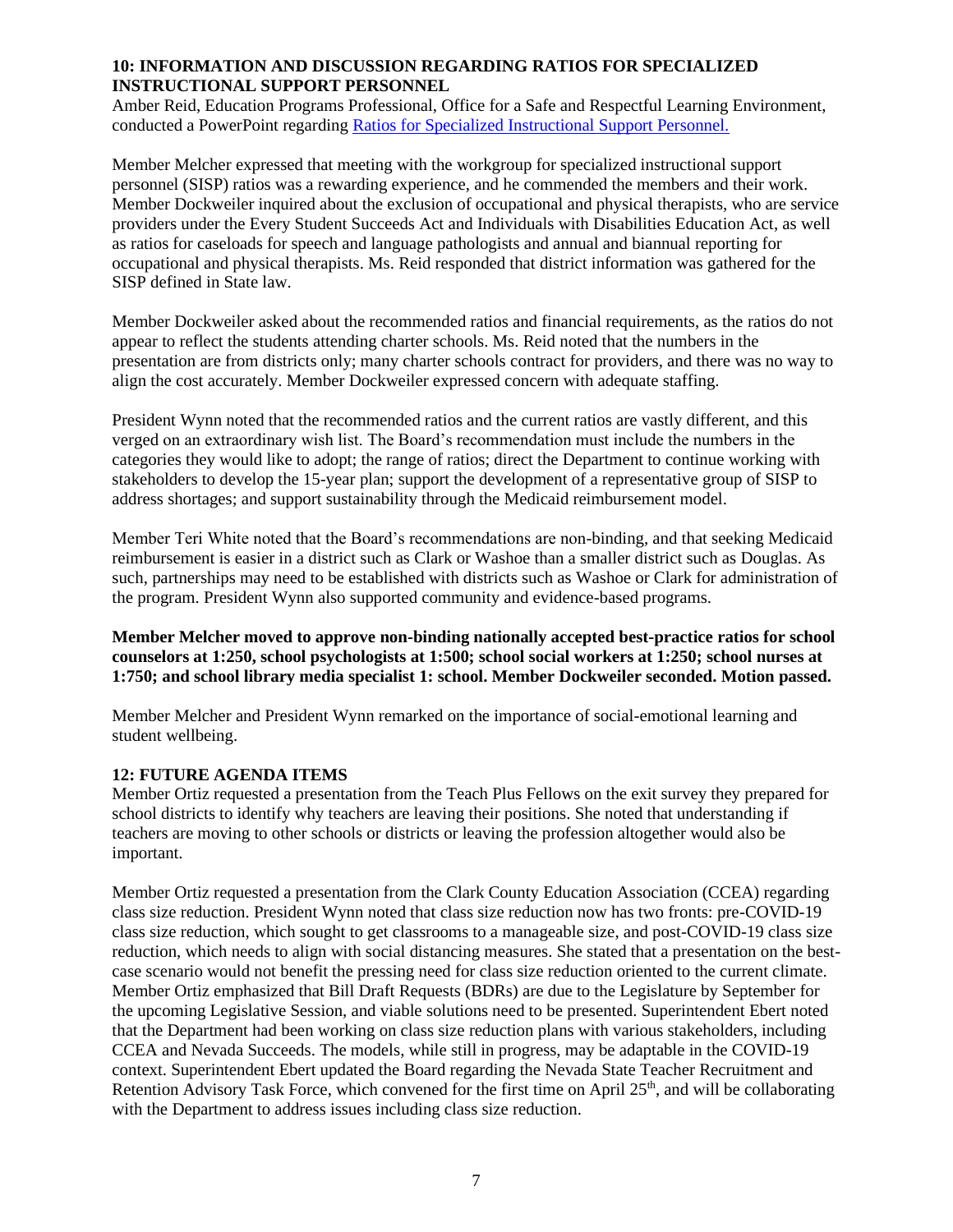Vice President Newburn requested a formal thank you for educators and the education system, to commend them for the immense work undertaken to adapt to distance learning and COVID-19, an effort he stated he had not before seen in his lifetime. President Wynn seconded the sentiment and expressed hope that communities will have a better understanding and appreciation moving forward of the work that educators do daily. Member Melcher also commended the work of Superintendent Ebert, which President Wynn supported. Member White added that the communications from the Department and Superintendent were among the best she had experienced in her career, and Member McAdoo emphasized Superintendent Ebert's composure and compassion during press briefings. Superintendent Ebert commended her staff for the work being commended and emphasized the critical work of educators in the field.

# **13: PUBLIC COMMENT #2**

Calen Evans, Empower Nevada Teachers, submitted public comment regarding class size reductions. (*A complete copy of the statement is available in Appendix A)*

### **14: ADJOURNMENT**

Since an item was pulled from the agenda, a vote was required to adjourn the meeting. **Vice President Newburn moved to adjourn the meeting. Member Blakely seconded. Motion passed.** 

Meeting adjourned at 12:21 P.M.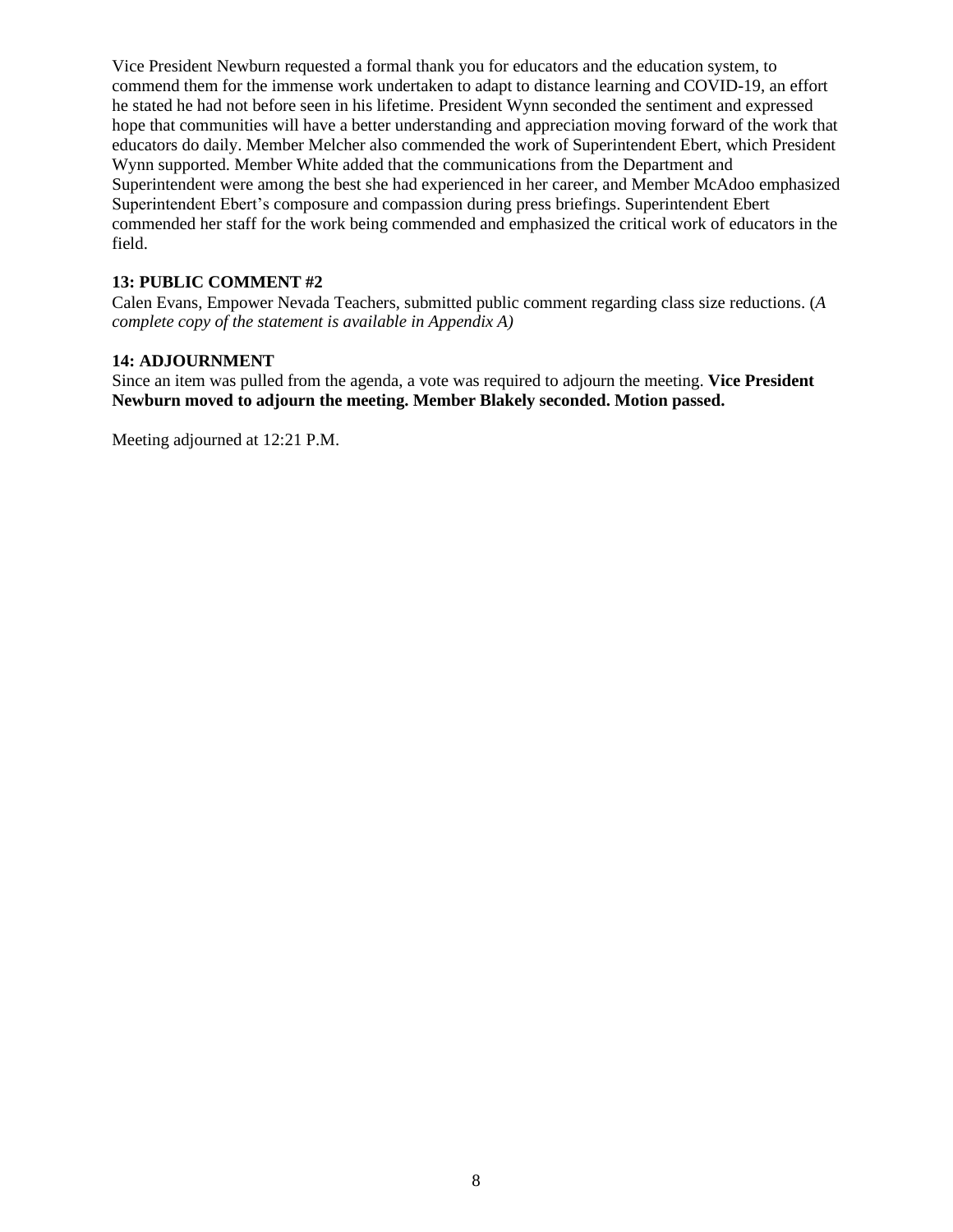- 1. Emma Dickinson, Nevada Association of School Psychologists, submitted public comment regarding agenda item 10, Non-Binding Recommended Ratios for Specialized Instructional Support Personnel.
- 2. Kathryn Mead, Director of Guidance and Counseling, Clark County School District, spoke regarding agenda item 10, Non-Binding Recommended Ratios for Specialized Instructional Support Personnel.
- 3. Stephanie Patton, President-Elect, Nevada Association of School Psychologists, spoke regarding agenda item 10, Non-Binding Recommended Ratios for Specialized Instructional Support Personnel.
- 4. The Nevada School Counselor Association submitted public comment regarding agenda item 10, Non-Binding Recommended Ratios for Specialized Instructional Support Personnel.
- 5. Rebecca Garcia, Nevada PTA, submitted public comment regarding the Path Forward Plan. Alexander Marks, Nevada State Education Association, spoke regarding Census 2020.
- 6. Shiloh Crawford submitted public comment regarding the Path Forward Plan.
- 7. Calen Evans, Empower Nevada Teachers, submitted public comment regarding the Path Forward Plan.
- 8. The Nevada State Education Association submitted public comment regarding the Commission on School Funding.
- 9. Calen Evans, Empower Nevada Teachers, submitted public comment regarding class size reductions.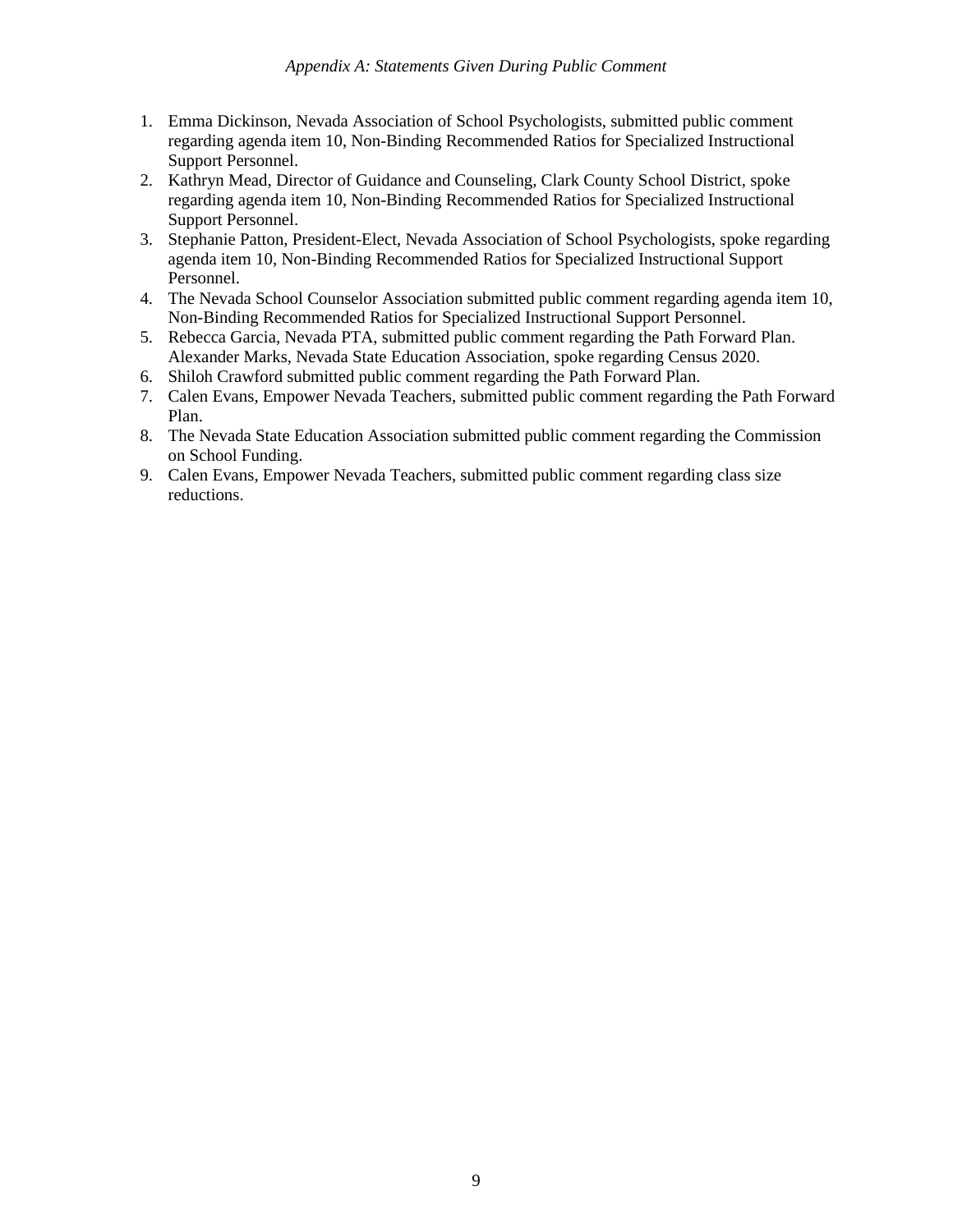### **Item A1, Emma Dickinson**

Good Morning President Wynn, Superintendent Ebert, and Members of the State Board of Education. This is Emma Dickinson, President of the Nevada Association of School Psychologists, for the record. Thank you so much for your time last month in hearing our support for reducing our ratio to one to no more than 500, and the clear and present urgent needs we face in terms of support for students. The discussion that followed was extremely important, and we were glad to participate in the task force that the board created. We wanted to briefly reiterate NVASP's support of moving quickly to a vote to adopt non-binding ratios of SISPs, including one to no more than 500 School Psychologists. We believe that this will clear the way to set precedent in Nevada as a leader among states for setting the bar high and not letting down our students. We would like to see this come to a vote as soon as feasible and provide some quick resolution to this important issue.

Thank you for your time.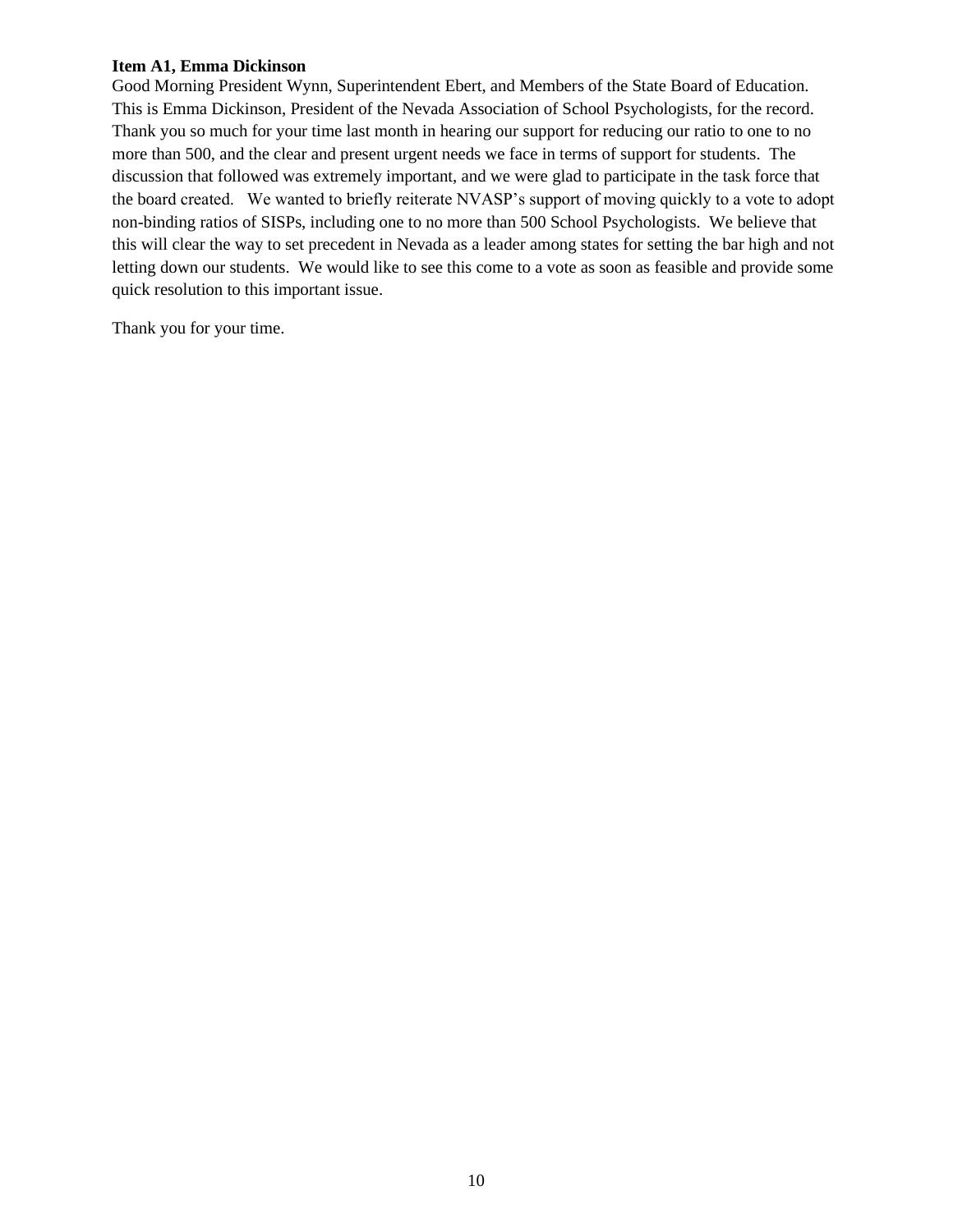## **Item A2, Kathryn Mead**

Good morning

My name is Kathy Mead and I am the Director of School Counseling for the Clark County School District. As you know, CCSD is the largest school district in the State and employs approximately 675 school counselors. CCSD School Counseling Department enthusiastically supports the Nevada Department of Education's recommendations to reduce ratios for school counselors, school psychologists, and school social workers.

As each of these professions have unique specialized skills to enhance quality instruction and improve conditions for student learning, we firmly believe that the implementation of the national ratio recommendations will lead to a vast improvement in overall outcomes for all Nevada students. Research and evidence based data provided by the American School Counseling Association shows the impact of school counselors on student achievement - which includes students academic success as well as their socialemotional success. What better time than now, living through this COVID 19 pandemic, that we are having these discussions that make it crystal clear that students and families need more school counselors. However, we know at some of our schools the reality is grim - one elementary school counselor for 1000 students cannot serve each student to the best of their ability. What a difference it would make if that one elementary school counselor had 250 students to provide needed mental health, social, academic, and family support in addition to resources enabling all students to be the best they can be. Ensuring that all students succeed should be the mission of every administrator.

With these conversations of reducing ratios - I do want to bring to your attention CCSD opposition regarding Medicaid as a funding source for school counselors. We simply do not fit in the current requirements of the Nevada Plan for billing. If so, school counselors scope of work, licensing ,and supervisory structure comes into jeopardy. These discussions were opposed last year during the legislative session. We support other SISP professionals who do fit in this framework, but school counselors do not. We again request that other funding sources be explored prior to any release to all 17 school districts across the State. One option discussed in the past was opening up the language of the Social Work Block Grant to include school counselors and/or other mental health professionals.

School counselors are certified/licensed educators with a minimum of a master's degree in school counseling, making us uniquely qualified to address *all* students. School counselors are an integral part of collaboration as a team in our schools, working closely with students, families, and school administrators on academic and career achievement as well as social and emotional development.

We thank you for your time and encourage any conversation in the future.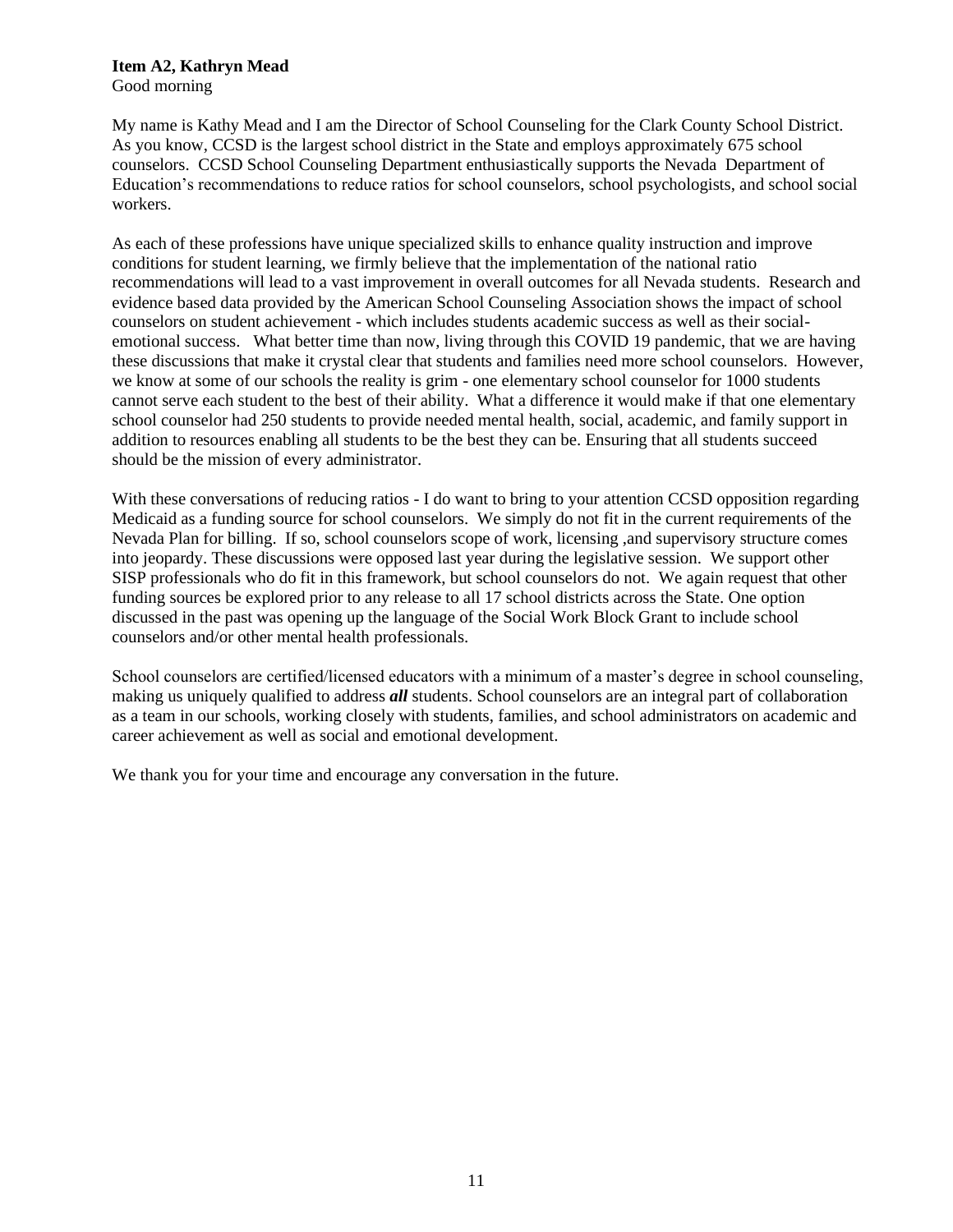### **Item A3, Stephanie Patton**

Good morning madam president and members of the board. For the record, my name is Stephanie Patton, I am a school psychologist in the Clark County School District and President-Elect of the Nevada Association of School Psychologists. I would like to thank President Wynn and the entire board for your commitment to ensuring Nevada's children receive the school mental health services they need. I was incredibly encouraged by the discussion last month regarding ratios of mental health providers in schools. I would like to stress the importance of moving forward as soon as possible and voting on recommended ratios. School districts will need time and support to develop strategic plans to meet these ratios, and the sooner we can get to work the better!

I also want to emphasize that mental health support will be needed more than ever when we return to school. There has been so much discussion around how we can support children academically given COVID-19 and the transition to online learning. We must also consider the social and emotional impact of the pandemic and how this is going to look upon return. There will most certainly be increases in anxiety and depression among students and staff. There will be children and adults who have lost or almost lost loved ones. Many children may have a very difficult time transitioning after being away so long, emotionally and behaviorally; this will likely be especially true for our children with disabilities. Unfortunately, many of our children will be coming back to school after months of poor living conditions including possible trauma, abuse, and neglect.

We cannot overlook the importance of supporting these children. We know that children cannot learn academically until their basic needs are met and they feel safe and supported. We must ensure we have sufficient mental health supports available and in place for children and staff upon return.

Thank you for you time.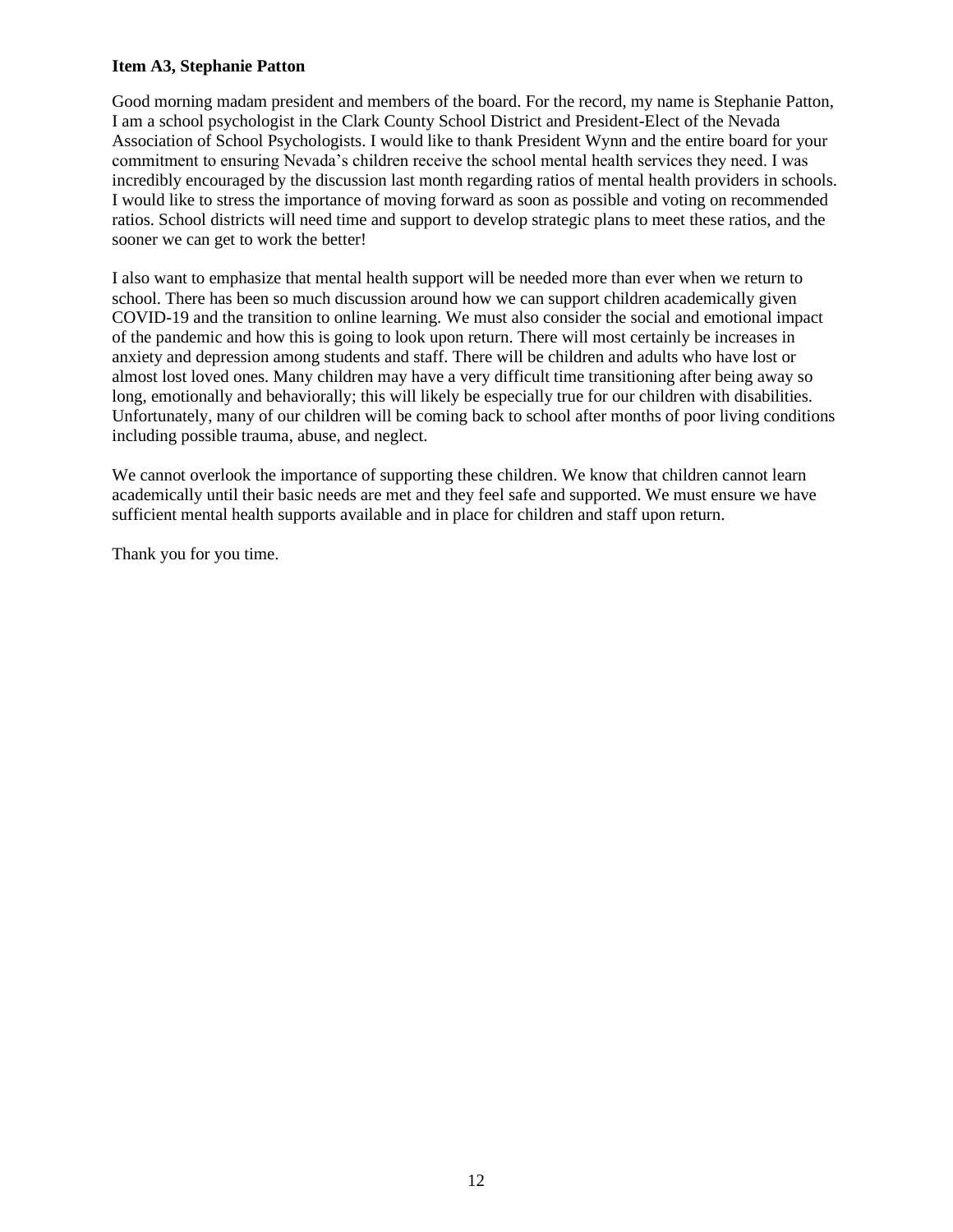### **Item A4, Nevada School Counselors Association**

Dear Nevada State Board of Education members,

The Nevada School Counselor Association (NvSCA) appreciates its partnership with the Nevada Department of Education, Nevada Association of School Psychologists, and Nevada School Social Work Association to work collaboratively to reduce ratios of school-based mental health professionals.

According to a press release dated April 14, 2020, from the American School Counselor Association (ASCA), Nevada saw the most significant worsening of student-to-school-counselor ratio in the nation, moving from 478-to-1 (2017–2018) to 544-to-1 (2018–2019). Currently, only seven other states have a larger student-to-school-counselor ratio than Nevada. We have attached to this letter, empirical research that has shown when students, especially minorities and those economically disadvantaged, have greater access to school counselors, graduation rates increase, disciplinary incidents decrease, and academic, social, and emotional development improves.

NvSCA strongly recommends adopting a ratio of 250 students to one licensed school counselor as recommended by ASCA.

NvSCA is submitting this public comment to document our opposition to school counselors being utilized as Qualified Mental Health Associates to access Medicaid funds through the School Based Mental Health Services Plan. School counselors are educators who address the academic, career and social/ emotional development of all students. School counselors do not provide medical related services for Individualized Education Plans nor psychological counseling services. Utilizing school counselors to access Medicaid funds would violate the Use- of-Time specified in SB319 which passed during the 2019 legislative session. The documentation and billing practices of Medicaid would increase the amount of time counselors spend in non-counseling related activities and decrease the amount of time to provide direct services to all students. Additionally, school counselors may be pressured to practice outside their competence level, which violates our ethical standards, in order to procure more funds for schools.

NvSCA looks forward to working collaboratively with the NDE, Nevada Association of School Psychologists, and Nevada School Social Work Association to develop alternative ways to reduce student-to-mental health professional ratios in Nevada. It is with our strongest recommendation that school counselors not be utilized to access Medicaid funds since it does not support the role of Nevada's school counselors.

We thank you for your time and welcome the opportunity to discuss the contents of this letter of opposition

Sincerely,

Keeli Killian Judy Pelto President President-Elect Nevada School Counselor Association Nevada School Counselor Association [keelikillian@gmail.com](mailto:keelikillian@gmail.com) [judypelto@gmail.com](mailto:judypelto@gmail.com)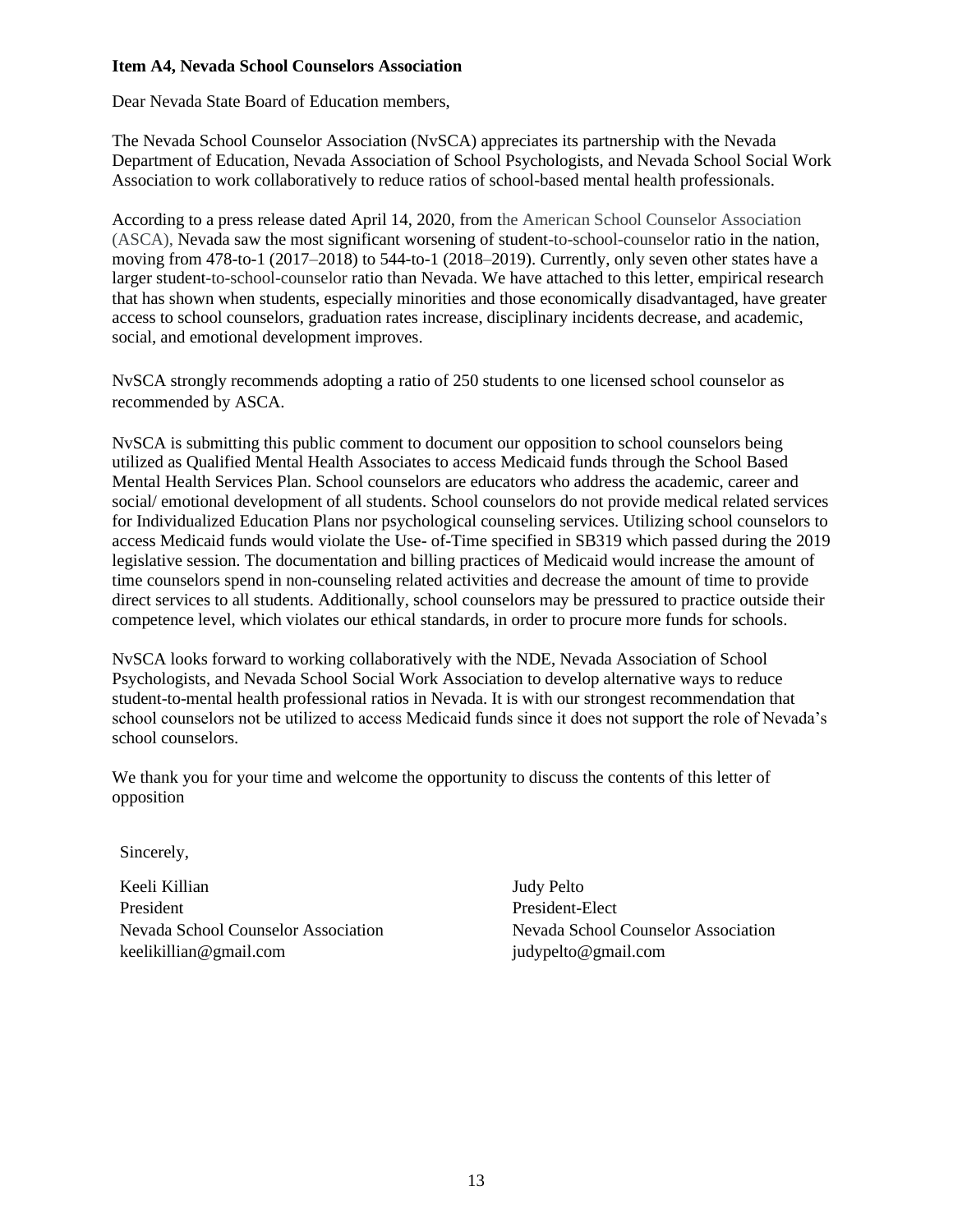### **Item A5, Rebecca Garcia**

Superintendent Ebert and Members of the Board,

My name is Rebecca Garcia, the President of the Nevada Parent Teachers Association. I am reaching out this morning to express concerns with the lack of parent representation on the Re-Opening of Schools Committee. It is important that Nevada have an appropriate plan and the formation of committee is a positive step forward. While obviously many well qualified individuals appear to have been selected the lack of inclusion of the parent voice is a challenge.

A main purpose stated for the committee is "To produce an actionable framework... The framework will address the physical, mental, social, and emotional considerations to reopen and manage districts and schools during this ongoing crisis."

This pandemic has shown the essential need for quality school-family partnership is drastic ways. Families have been asked to step up to become co-educators. Often this has happened with simply providing access information or handing a chromebook to a family. We've seen how engaged families who had relationships with schools have remained engaged and how those families without have in many cases simply walked away and chosen not to participate at all in digital learning. In meeting students physical, mental, social and emotional needs it is imperative that families, the legal guardians of students, have a full voice in the process.

There are many unknowns currently but what we do know is that education is and may continue to need to happen in some form at home. Blending learning and alternative schedules are possibilities that, based on public health guidance, may need to be a reality longer or in another time of crisis. Full engagement and participation in these various forms of learning will require parent partnership. Excluding parents from the table and then wondering why families aren't engaged is a repeated challenge in education and one that should be avoided in the midst of this crisis or in planning for the future.

Now is the perfect time to lead the way and ensure that parents have a seat at the table. Parents should not just be asked for comment or told what will happen after the decisions are made. Parents can share unique needs that educators, even educator parents, sometimes miss. Understanding these needs is vital for schools and districts to create re-opening plans that engage all families in continued learning regardless of whether school buildings are open.

As a parent of three current Nevada students and the President of the Nevada Parent Teachers Association I urge you to ensure a parent is a member of the Re-Opening Committee. Nevada PTA stands ready to support in any way possible.

Thank you,

Rebecca Garcia President Nevada PTA [President@NevadaPTA.Org](mailto:President@NevadaPTA.Org) [www.nevadapta.org](http://www.nevadapta.org/)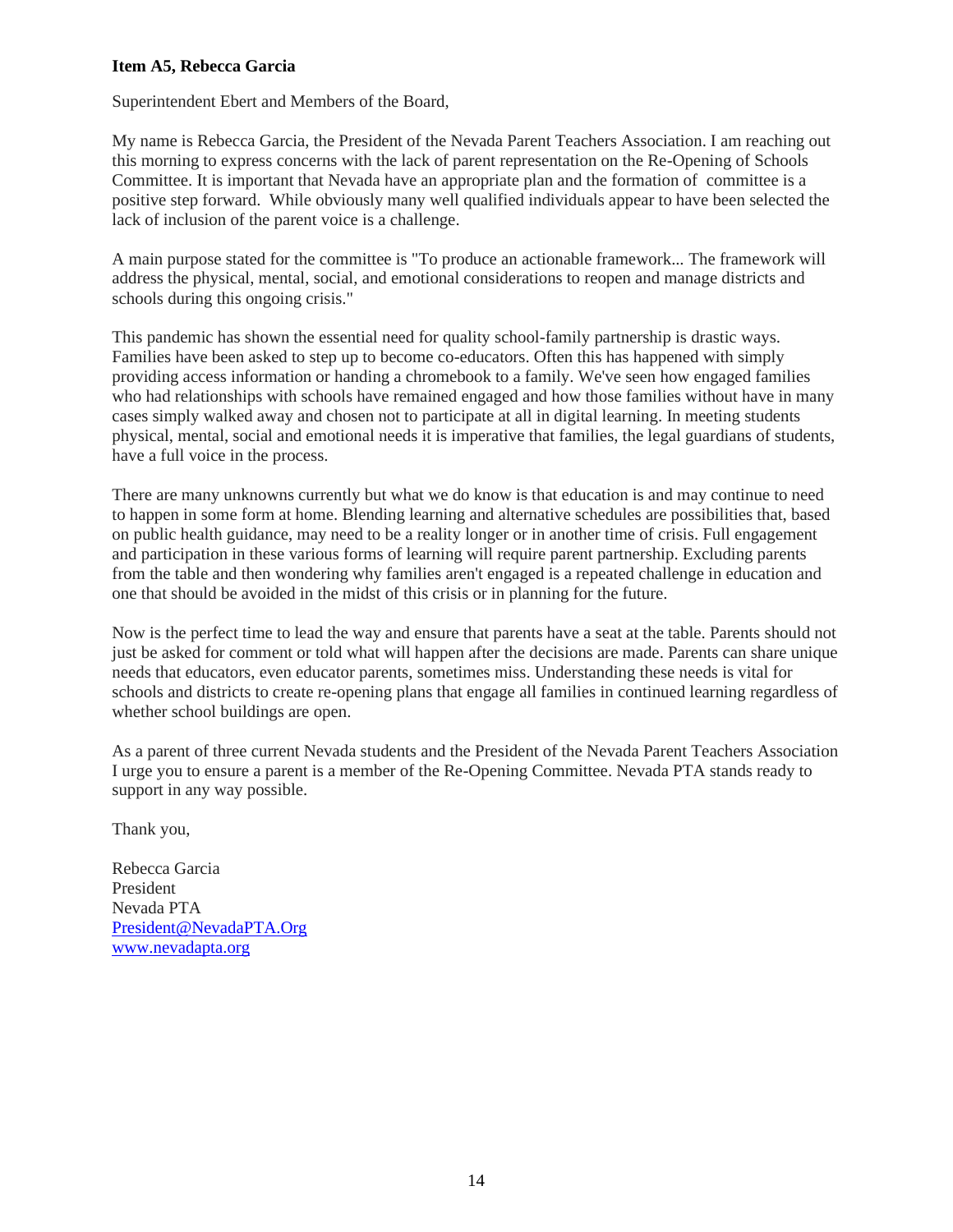### **Item A6, Shiloh Crawford**

I would like you to take into consideration teachers that are also parents of young elementary age kids when recommendations or implementation of any school schedule for the start of the school year. My husband and I are both teachers and my two kids go to the school I teach at. If you do staggered times or days please have a plan for us or a lot of us will have to take FMLA or leaves of absence. I teach in Las Vegas where you don't have the extra teachers or Subs for this. I just ask that you have something in place for us if you do creative scheduling.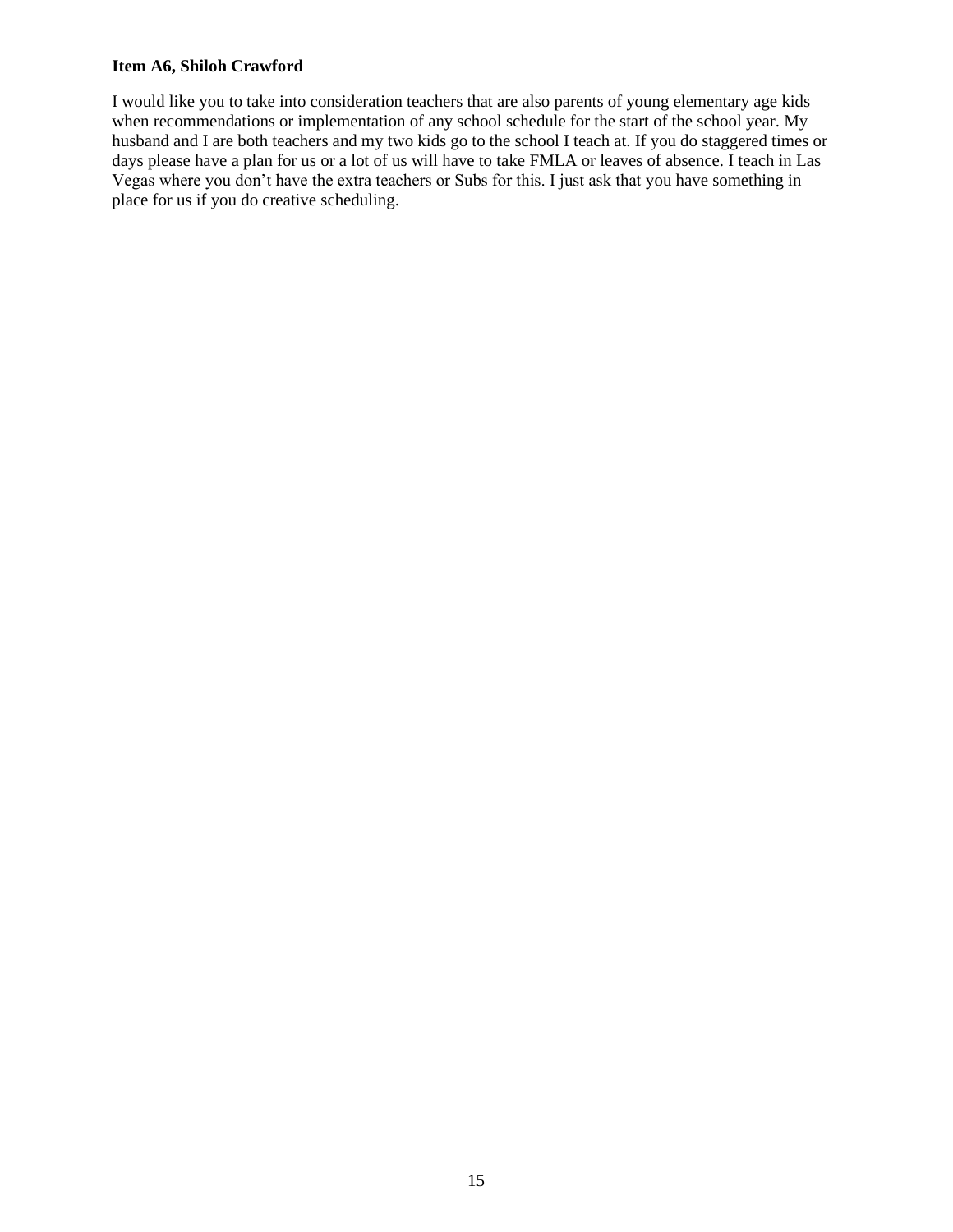### **Item A7, Calen Evans**

My name is Calen Evans and I am a member of Empower Nevada Teachers. ENT is a grassroots teacher and educational advocacy group comprised of nearly 3,000 current educators across the state of Nevada.

As we decide how best to move forward from this pandemic it's imperative that we consult the parties whom are most directly effected by the decision.

Currently on the committee constructed to make these decisions there are no current teachers or paraprofessional. No parents from the community. There is no representation from any of the educational associations in the state. How is it that those whom will be most directly impacted by the decision to reopen schools do not have a say in the matter?

For too long lawmakers in Nevada make decisions that impact education without consulting the professionals that comprise the education field. Educators across this state feel as if they don't have a voice and it's for these exact reasons. Current teachers and ESPs should have a say on these crucial decisions. I urge you to include current educators on this committee so that teachers and other educational professionals get the voices we deserve.

Thank you, Calen Evans WCSD Teacher WEA Member ENT President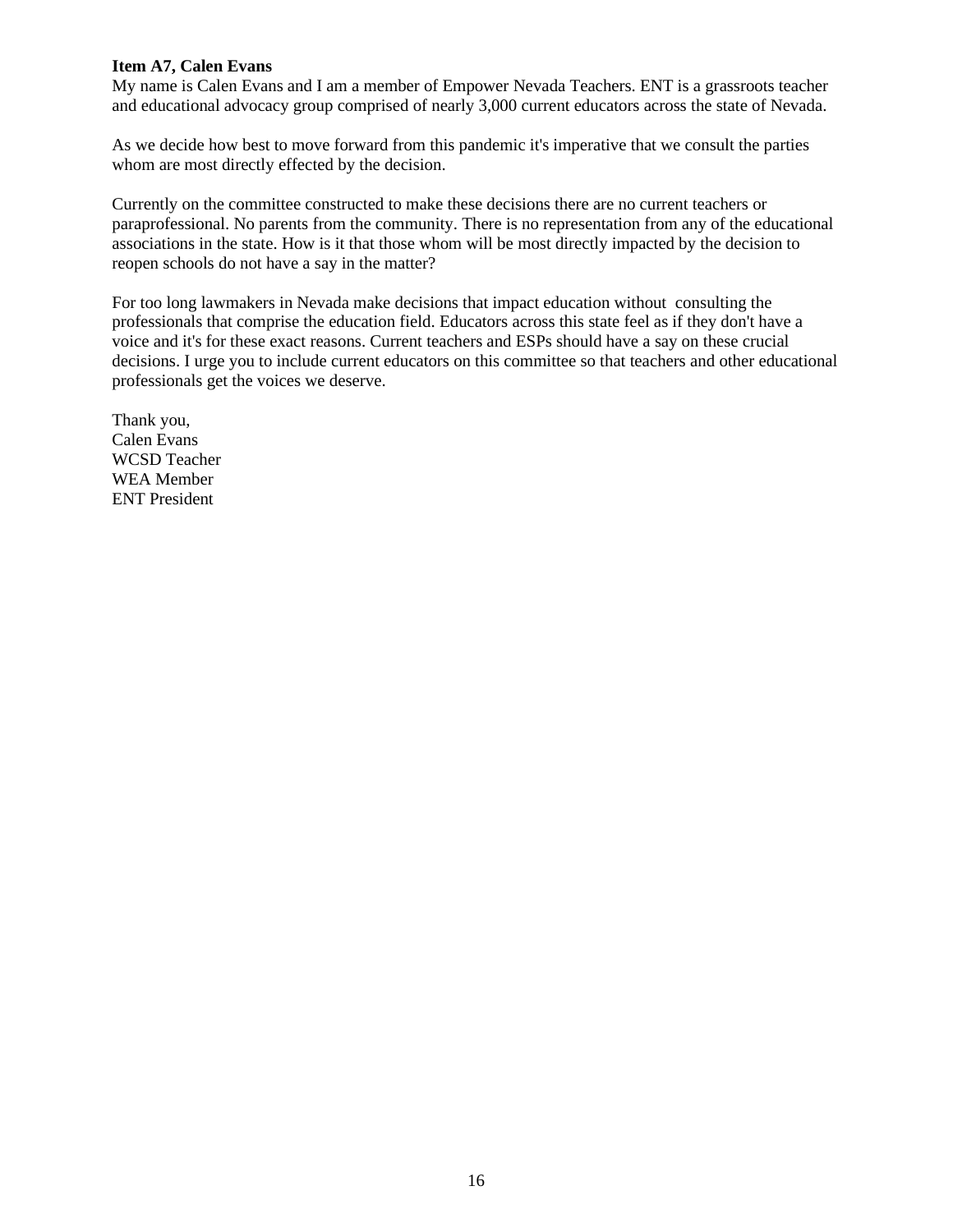#### **Item A8, Nevada State Education Association**

The Nevada State Education Association has been the voice of Nevada educators for over 100 years. In our history, there have been few more challenging times than the one we find ourselves in right now, with the global COVID-19 pandemic. Governor Sisolak issued an executive order closing all Nevada schools on March 16th and extended school closures through the end of the school year. In this time, our members have quickly responded, with classroom teachers now engaging their students in distance learning and food service workers on the front lines, providing meals to families in our districts. This transition has been a difficult one. We learned earlier this month of an NSEA member working in food service in Clark County who passed away after contracting COVID- 19.

In addition to school closures, the Governor introduced a COVID-19 Risk Mitigation Initiative that closed all non- essential businesses and services and postponed or canceled all large gatherings. While this bold action was the right call to protect the health and safety of every Nevadan, we are afraid the economic impacts of this crisis will be devastating and long-lasting. On April 7th, Governor Sisolak asked all state agencies to review their budgets and make recommendations for general fund reductions of 4% in the current fiscal year and between 6-14% in FY21. As you know, the operation of Nevada schools also depends on revenues from Local School Support Tax (LSST) as well as the Public Schools Operating Property Tax. We assume LSST revenues will be devastated in the current quarter and will likely be depressed well into FY21. With the likelihood we are entering a recession, property taxes could take another long-term hit.

Over the past 8 months, NSEA has been engaging the Commission on School Funding regarding our concerns about the implementation of the new school funding plan in SB543. We have echoed a number of these concerns here at the Board of Education. While NSEA believes the school funding plan should be updated to reflect the changing needs of Nevada, it would be completely irresponsible to implement this radical shift during these already turbulent times. While NSEA'S previous concerns with the new funding plan remain, the new economic realities not only undermine school funding generally but also the work of the Funding Commission specifically. The main charge of the Funding Commission is to model the new funding plan, running it alongside the Nevada Plan in the current fiscal year and to make recommendations based on these numbers. This pandemic has made that task impossible, or at the very least, impracticable. Data from this fiscal year likely will need to be discarded, as Nevada's economy hit a wall toward the end of the third quarter. Even after stay at home orders are lifted, we know that the economy will take time to return to anything that resembles normal.

Given this crisis, we were disappointed the April Funding Commission meeting seemed like business as usual. The impact of the current crisis on Nevada schools eclipses anything else that has happened in recent memory. Instead of discussing the impact of this economic uncertainty and upheaval, the Commission was mired in details like administrative caps, small school adjustments, and regional cost differences. While these items had greater significance a couple of months ago, everything has changed. The text of SB543 may not explicitly state the Commission can stop its work, but the language most certainly allows for such a recommendation. The original purpose of Section 11 has been frustrated by the COVID-19 pandemic and it would be impracticable and irresponsible to continue the work as if things have not changed. No matter the recommendations that will be made, the Section's original intent cannot be accomplished because of Nevada's economic uncertainty. The only recommendation that makes sense is one to delay the radical implementation in uncertain times. Thank you.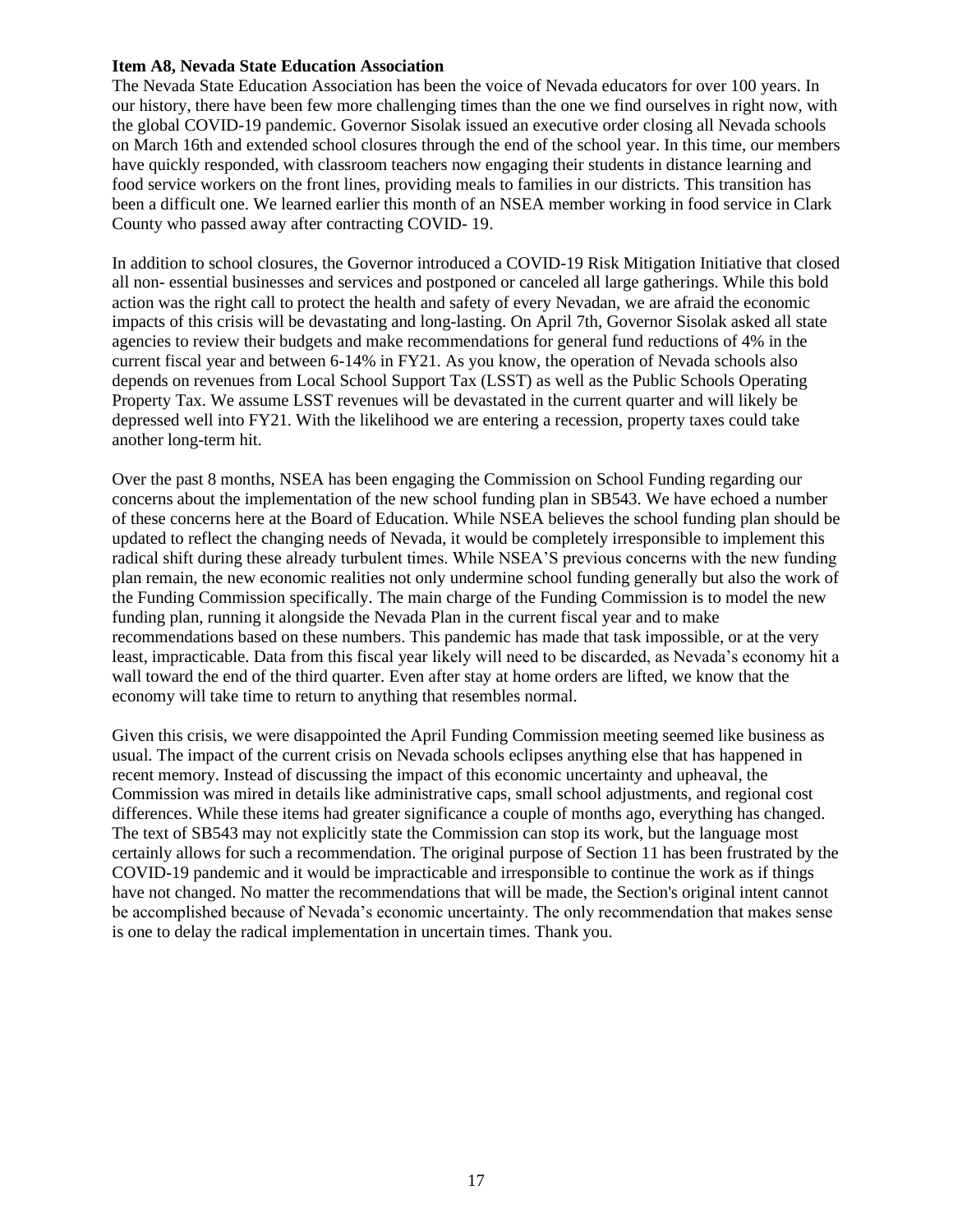### **Item A9, Calen Evans**

My name is Calen Evans and I am a member of Empower Nevada Teachers. ENT is a grassroots teacher and educational advocacy group comprised of nearly 3,000 current educators across the state of Nevada.

Because of the lack of state allocated resources and not having the proper legislation in place, Nevada has the largest class sizes in the country. These large class sizes are well above the national average and far exceed the recommended teacher-student ratio suggested by all educational studies conducted on this matter. These class sizes have a significant negative impact on the the learning and working conditions of students and teachers.

With the current pandemic we are all facing these large class sizes are no longer simply a learning and working condition but now they are a matter of pubic safety. Jamming 40+ 5th graders into a single classroom or having a high school teacher come in contact with the over 200+ students on their caseload (daily) makes the need for proper social distancing impossible. It should have been bad enough that students can't learn and teachers can't teach when Nevada has these insanely large class sizes but now that we are putting the health and well being of our students and teachers at risk, hopefully this will be the catalyst needed for state lawmakers to provide the needed resources and educational funding for our students to learn and be safe.

As citizens in Nevada we all need to come together and help create the type of education system our children deserve. We can use this tragic pandemic as an opportunity to learn from our past mistakes and take a better approach going forward. Educational is entailment to our recovery as a state.

Thank you, Calen Evans WCSD Teacher WEA Member ENT President